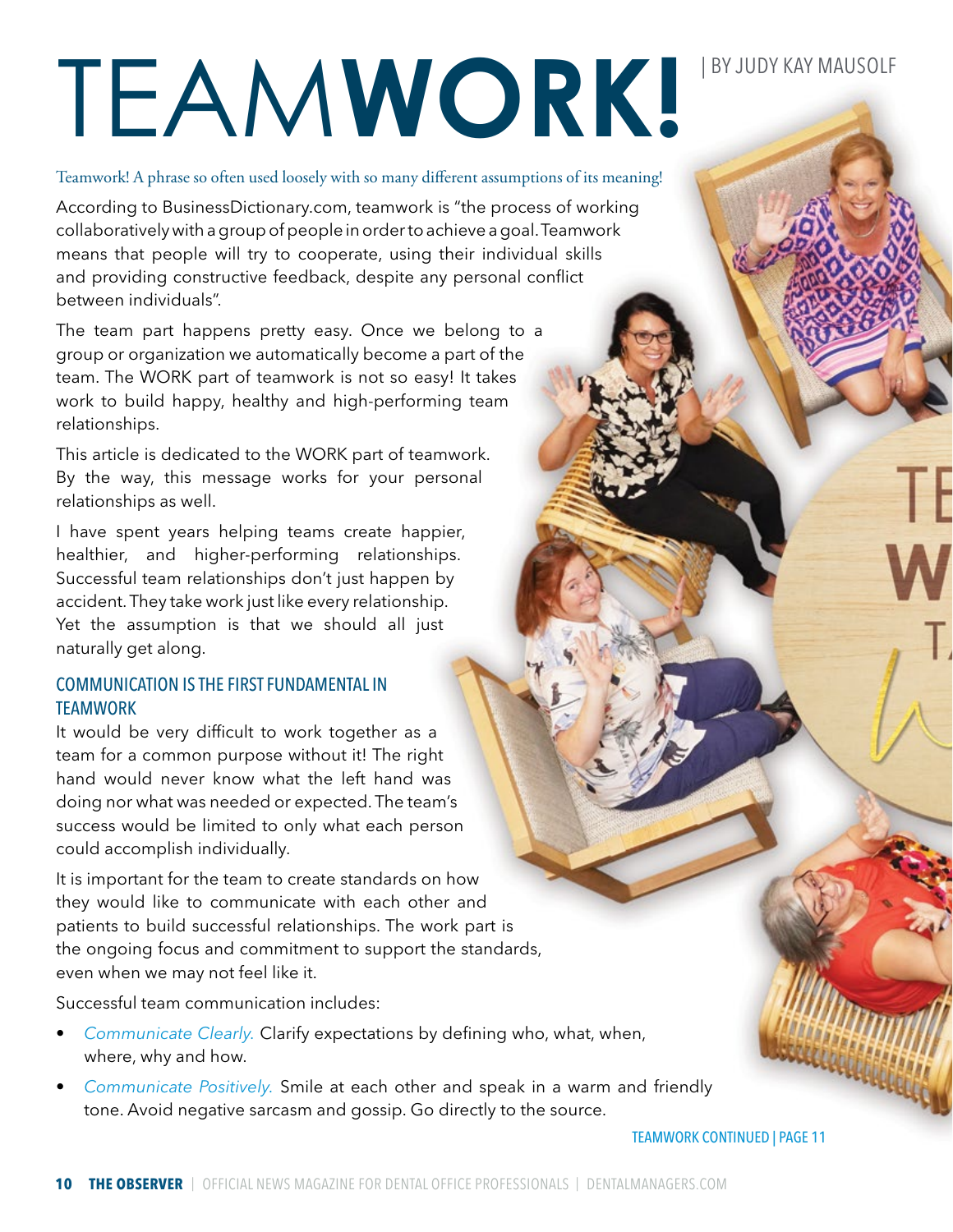#### ...TEAMWORK CONTINUED

 $-A$ 

**ORK** 

- *Communicate Respectfully.* Always consider how your words may impact the other person. Ask yourself, how can I say what I need to say and be respectful of how they may feel?
	- *Communicate Professionally.* Use words such as yes, no, please and thank you.
		- *Be mindful* of your energy and filter your response.

• *Communication is 7% words, 55% body language and 38% tone of voice.* Never approach another team member with anger or frustration, or you will shut down communication.

> • *Communicate and resolve conflict within 24 hours* if possible to lessen frustration and assumptions from building.

# COLLABORATION IS THE SECOND FUNDAMENTAL NEEDED TO ENABLE THE TEAM TO SUCCESSFULLY WORK TOGETHER

It is important to remember that there is more than one way (our way) to do things. It is our responsibility as a team member to work well with our coworkers. We can make it easy for others to work with us. Collaboration means:

- Sharing thoughts and ideas about what works and what does not.
- Being open (think outside the box creativity) and willing to listen to new and different ideas from others.
- Agreeing on a solution that serves the best interests of the patients, practice, and team instead of any individual.
- Continuing to be flexible and to adjust until you succeed.
- Not taking things personally.

• Supporting your team members. Ask and offer help.

### CELEBRATION IS THE THIRD FUNDAMENTAL TO SUCCESSFUL **TEAMWORK**

It is important to celebrate daily. Even the little things. If our focus is always on the next patient or task we will miss the good in the present moment, and eventually we will lose our joy for our work.

TEAMWORK CONTINUED | PAGE 12